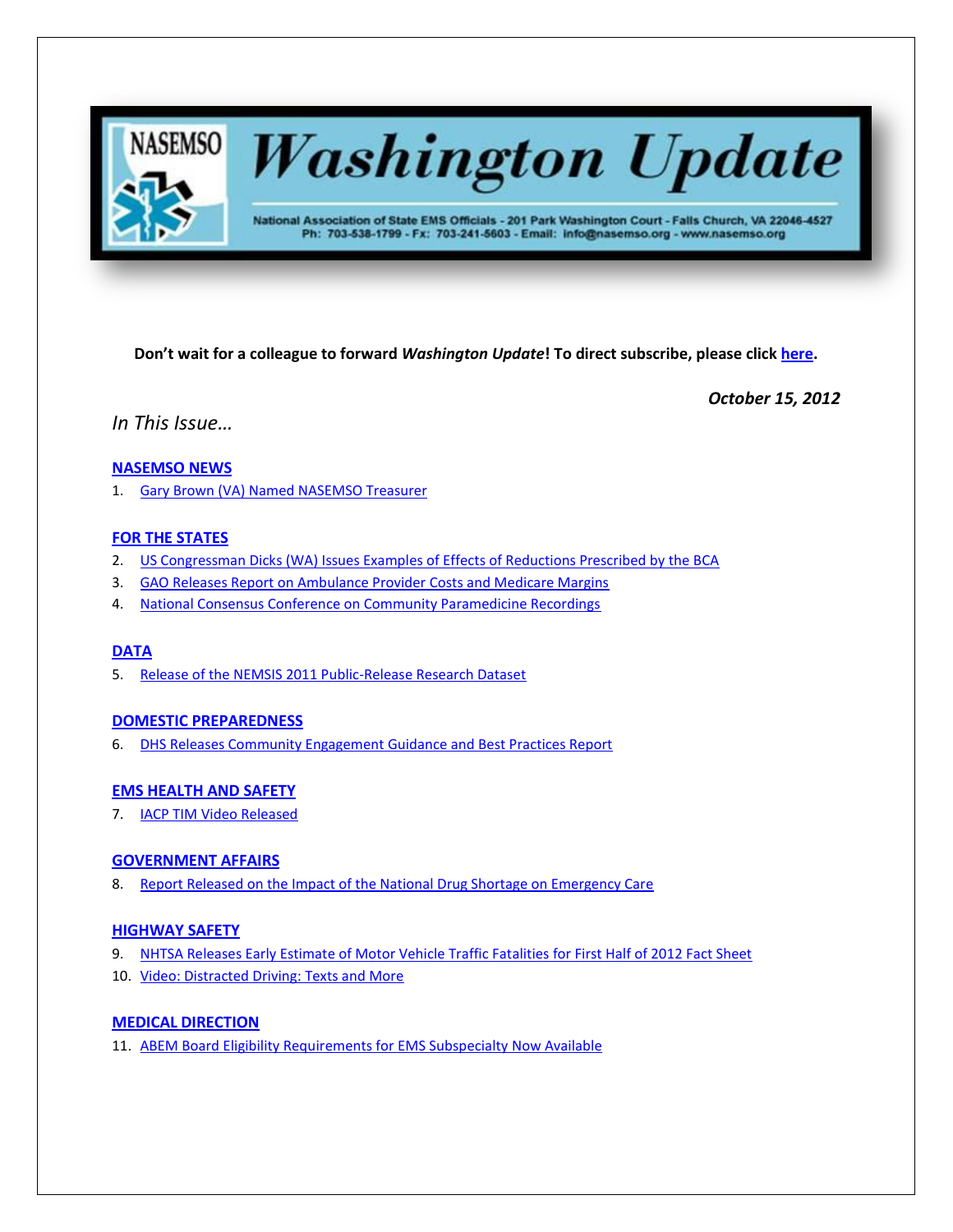NASEMSO Washington Update **2012**

#### **[PEDIATRIC EMERGENCY CARE](#page-3-3)**

- 12. [Job Opportunities in the EMSC National Resource Center](#page-3-3)
- 13. [CDC Reports a Long-Term Decrease in Teen Drinking and Driving](#page-3-4)
- 14. [AAA: Majority of Car Seats Still Improperly Installed](#page-4-0)

# **[FEDERAL PARTNERS](#page-4-1)**

- 15. [HHS Launches Digital Strategy Website](#page-4-2)
- 16. [Dot.gov Website Has Changed](#page-4-3)
- 17. [AHRQ Releases Guides for Improving Patient Safety Systems for Patients With Limited English Proficiency](#page-4-4)
- 18. [CDC Responds to Multistate Fungal Meningitis Outbreak](#page-4-5)
- 19. [FDA Should Better Tackle Cybersecurity Risks in Medical Devices, Says GAO](#page-5-0)

#### **[INDUSTRY NEWS](#page-5-1)**

- 20. [NAEMSE Adds Additional EMS Educator and Level III Instructor Courses to Schedule](#page-5-2)
- 21. [Core Principles & Values of Effective Team-Based Health Care](#page-5-3)

#### **[LINKS TO INTERESTING ABSTRACTS OR WEBCASTS](#page-5-4)**

- 22. [Sudden Unexpected Infant Death: Differentiating Natural From Abusive Causes in the ED](#page-5-5)
- 23. [Preventable Childhood Injuries](#page-6-0)
- 24. [Sports-Related Concussions](#page-6-1)

#### **UPCOMING EVENTS**

- **\*\*[\\*STATEWIDE EMS CONFERENCES\\*](#page-6-2)\*\***
- **\*\*[\\*National Conferences and Special Meetings\\*](#page-6-3)\*\***

#### <span id="page-1-1"></span><span id="page-1-0"></span>**1. Gary Brown (VA) Named NASEMSO Treasurer**

During the recent NASEMSO Board of Directors meeting on October 11, Gary Brown of Virginia was named Treasurer to fill the vacancy created when Paul Patrick of Utah was elected as President-elect in Boise at the Annual Meeting.

#### <span id="page-1-3"></span><span id="page-1-2"></span>**2. US Congressman Dicks (WA) Issues Examples of Effects of Reductions Prescribed by the BCA**

US Congressman Dicks (WA) has issued correspondence providing many detailed examples of the effects of automatic, across-the-board, uniform percentage reduction prescribed by the Budget Control Act (BCA). For more [information…](http://www.nasemso.org/documents/NormDicksSequestrationLtr100912.pdf)

#### <span id="page-1-4"></span>**3. GAO Releases Report on Ambulance Provider Costs and Medicare Margins**

The Government Accountability Office (GAO) has released its report on ambulance provider costs and Medicare margins, as required by the Middle Class Tax Relief and Job Creation Act of 2012. This report updates the GAO's 2007 report, and examines three themes: (1) 2010 ground ambulance providers' costs for furnishing transports; (2) the relationship between 2010 Medicare payments and ground ambulance providers' costs; and (3) Medicare beneficiaries' use of ground ambulance transports in 2010 Clic[k here](http://www.nasemso.org/documents/GAOAmbulanceReport100312.pdf) to view the report.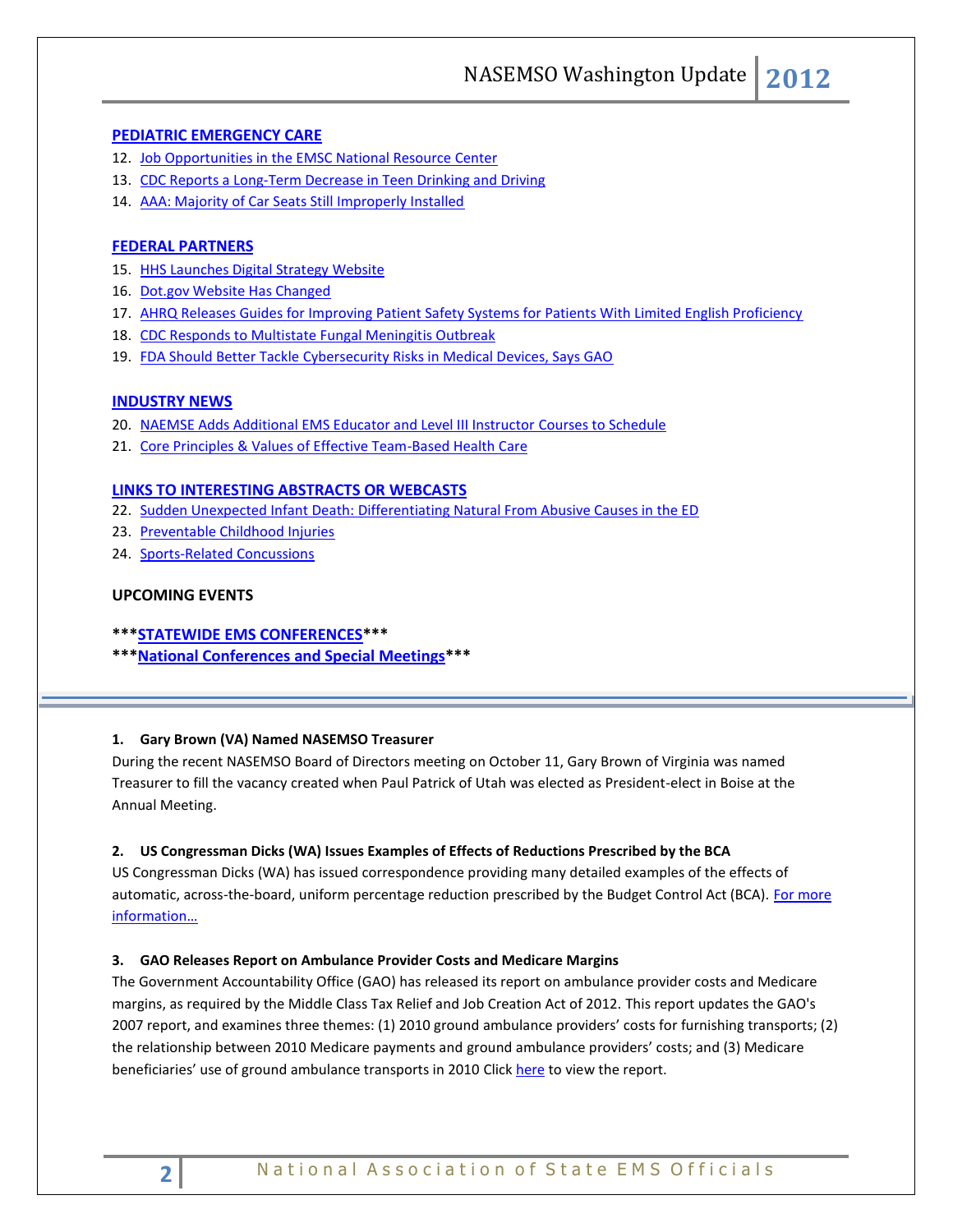#### <span id="page-2-0"></span>**4. National Consensus Conference on Community Paramedicine Recordings**

For those of you unable to attend the recent National Consensus Conference on Community Paramedicine, you can click on this [link](http://www.justin.tv/communityparamedic/videos) to view the recorded sessions held during this very successful event.

#### <span id="page-2-2"></span><span id="page-2-1"></span>**5. Release of the NEMSIS 2011 Public-Release Research Dataset**

The NEMSIS TAC has released the 2011 Public-Release Research Dataset. This dataset contains over 14 million EMS activations reported by 35 states and territories. Research based on 2010 data set was published in journals such as Resuscitation, Pre-Hospital Emergency Care and Academic Emergency Medicine; covering topics such as pre-hospital airway management and stroke care. The NEMSIS TAC is available to help researchers with database development and analysis strategies. The 2011 Public-Release Research Dataset is available free of charge and can be accessed [here.](http://www.nemsis.org/reportingTools/requestNEMSISData.html)

#### <span id="page-2-4"></span><span id="page-2-3"></span>**6. DHS Releases Community Engagement Guidance and Best Practices Report**

The Department of Homeland Security (DHS) Virtual Social Media Working Group has developed a collection of best practices in leveraging social media technologies by first responders before, during and after disasters. The authors conclude that while there are risks such as information overload associated with the use of social media the benefits of actively and creatively engaging with the community, of providing citizens the means to participate in their own preparedness are great. Clic[k here](https://216.109.77.115/Operational%20Field%20Assessments/Virtual%20Social%20Media%20Working%20Group%20Community%20Engagement.pdf) to view the report. Also the Centers for Disease Control (CDC) published their 2012 edition of Crisis and Emergency Communication. Chapter 9 offers detailed suggestions of how to use social media both before and during a disaster, and a very informative section on the use of mobile devices. Download the CDC report [here.](http://emergency.cdc.gov/cerc/pdf/CERC_2012edition.pdf)

# <span id="page-2-6"></span><span id="page-2-5"></span>**7. IACP TIM Video Released**

The International Association of Chiefs of Police (IACP) along with the National Highway Traffic Safety Administration prepared this video, which captures the essence of collaboration and communication among "first responders" and uses the National Unified Goal (NUG) for Traffic Incident Management (TIM) as the foundation for improving the safety of Responders. Click [here](http://www.youtube.com/watch?v=FrnmYHq0LYs&list=UUQ9UHQ1sRz3ee1pMsEpQ_JQ&index=11&feature=plpp_video) to view the video.

#### <span id="page-2-8"></span><span id="page-2-7"></span>**8. Report Released on the Impact of the National Drug Shortage on Emergency Care**

The Emergency Care Coordination Center (ECCC), Office of the Assistant Secretary for Preparedness and Response has issued a report titled "The Impact of the National Drug Shortage on Emergency Care." Over the last six years, drug shortages of medications have nearly quadrupled from a peak of approximately 70 drugs in shortage during 2006 to a peak of 267 today. It is estimated that nearly 40% of drugs in shortage impact the delivery of emergency care (EC) by virtue of the shortage's strong effect on the availability of sterile injectables widely used in the EC setting. Outside of EC, cardiovascular, oncology, anesthetic, analgesic, and anti-infective medications are routinely in short supply. The national drug shortage is so acute that at times the only way health care administrators have known a drug is in shortage is when it was missing from a manufacturer's shipment. A meeting of stakeholders held in April 2012 and hosted by the ECCC gathered input from private medical and pharmaceutical organizations on what they considered to be the factors and effects of the national drug shortage, and the coping strategies they have employed. Click [here](http://www.nasemso.org/documents/ImpactOfTheNationalDrugShortageOnEmergencyCareApril2012.pdf) to view the report.

#### <span id="page-2-10"></span><span id="page-2-9"></span>**9. NHTSA Releases Early Estimate of Motor Vehicle Traffic Fatalities for First Half of 2012 Fact Sheet**

A statistical projection of traffic fatalities for the first half of 2012 shows that an estimated 16,290 people died in motor vehicle traffic crashes. This represents an increase of about 9.0 percent as compared to the estimated 14,950 fatalities that occurred in the first half of 2011. Preliminary data reported by the Federal Highway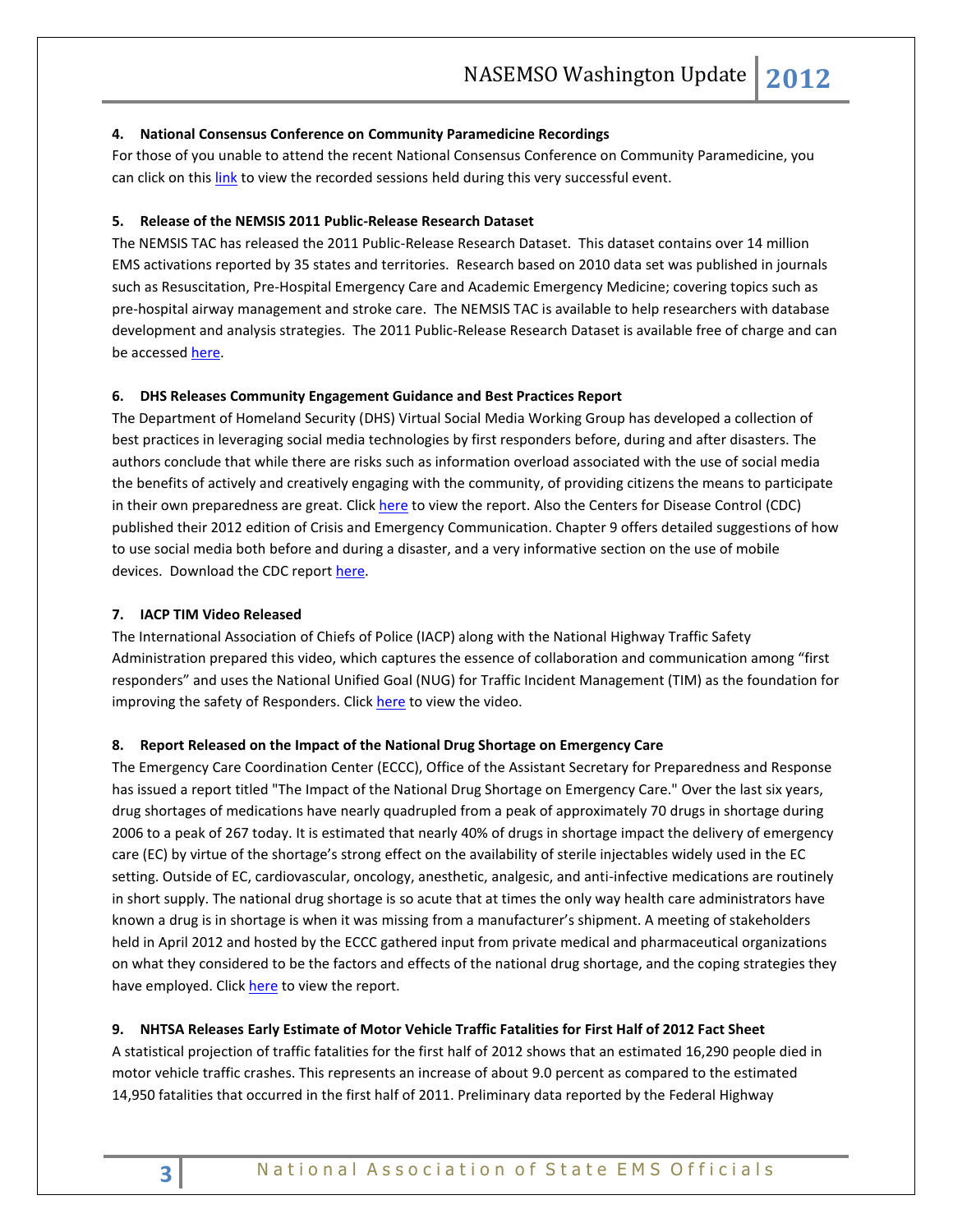Administration (FHWA) shows that vehicle miles traveled (VMT) in the first six months of 2012 increased by about 15.6 billion miles, or about a 1.1-percent increase. Also shown are the fatality rates per 100 million VMT, by quarter. The fatality rate for the first six months of 2012 is estimated to increase to 1.12 fatalities per 100 million VMT as compared to 1.04 fatalities per 100 million VMT during the first six months of 2011. Click [here](http://www-nrd.nhtsa.dot.gov/Pubs/811680.pdf) to read the Traffic Safety Facts Crash Stat.

#### <span id="page-3-0"></span>**10. Video: Distracted Driving: Texts and More**

Thi[s video](http://www.youtube.com/watch?v=ALNamqA3Ltc&list=UUULOgd2FNzmWtXfGeb-3vlA&index=1&feature=plcp) explains the behaviors that lead to distracted driving. Whether you are talking on your cell phone (cognitive-taking your mind off the road), texting or reaching in the back seat for your purse (visual-taking your eyes off the road) or eating a hamburger (manual-taking your hands off the wheel) they are distracted driving behaviors.

#### <span id="page-3-2"></span><span id="page-3-1"></span>**11. ABEM Board Eligibility Requirements for EMS Subspecialty Now Available**

The American Board of Emergency Medicine (ABEM) announced that the subspecialty of Emergency Medical Services (EMS) was approved by the American Board of Medical Specialties (ABMS) at the General Assembly of its members on September 23, 2010. EMS is a medical subspecialty that involves prehospital emergency patient care, including initial patient stabilization, treatment, and transport in specially equipped ambulances or helicopters to hospitals. ABEM has assembled an EMS Examination Task Force composed of 12 EMS physicians that is working on the development of the EMS subspecialty examination and maintenance of certification program. It is anticipated that the first examination will be given in the fall of 2013. Board Eligibility Requirements are [now available.](https://www.abem.org/PUBLIC/_Rainbow/Documents/EMS%20Elig%20Criteria%20FINAL%20April%202011.pdf)

#### <span id="page-3-3"></span>**12. Job Opportunities in the EMSC National Resource Center**

The EMS for Children (EMSC) National Resource Center (NRC) has two job opportunities in Washington, DC:

- *Executive Director:* The executive director, in collaboration with the Principal Investigator, will provide strategic leadership for the Emergency Medical Services for Children National Resource Center (NRC). The executive director will also provide operational oversight, project implementation and evaluation for the National Resource Center (NRC). To view the job announcement, click [here.](https://www.healthcaresource.com/cnmc/index.cfm?fuseaction=search.jobDetails&template=dsp_job_details.cfm&cJobId=106129) For more information, contact Dr. Joseph Wright at [jwright@childrensnational.org.](mailto:jwright@childrensnational.org)
- *EMS Program Manager:* As the grantee technical assistance lead, this position will oversee the delivery of technical assistance inclusive of providing EMS expertise that includes understanding the operations, regulations and policy issues specific to EMS to HRSA funded EMSC grantees and stakeholders. He/she will represent the EMS for Children Program at a variety of meetings to ensure the integration of pediatric considerations into guidelines and policies for all aspects of the EMS setting. To view the job announcement, clic[k here.](https://www.healthcaresource.com/cnmc/index.cfm?fuseaction=search.jobDetails&template=dsp_job_details.cfm&cJobId=312879) For more information, contact Dr. Elena Yureneva at [eyurenev@childrensnational.org.](mailto:eyurenev@childrensnational.org)

#### <span id="page-3-4"></span>**13. CDC Reports a Long-Term Decrease in Teen Drinking and Driving**

The Centers for Disease Control and Prevention (CDC) reports a long-term decrease in teen drinking and driving. According to data from Youth Risk Behavior Surveys (YRBS), the percentage decreased by 54 percent over the past 20 years. "Research has shown that factors that help to keep teens safe include parental involvement, minimum legal drinking age and zero tolerance laws, and graduated driver licensing systems. These proven steps can protect the lives of more young drivers and everyone who shares the road with them." Click [here](http://www.cdc.gov/vitalsigns/TeenDrinkingAndDriving/index.html) to read the report.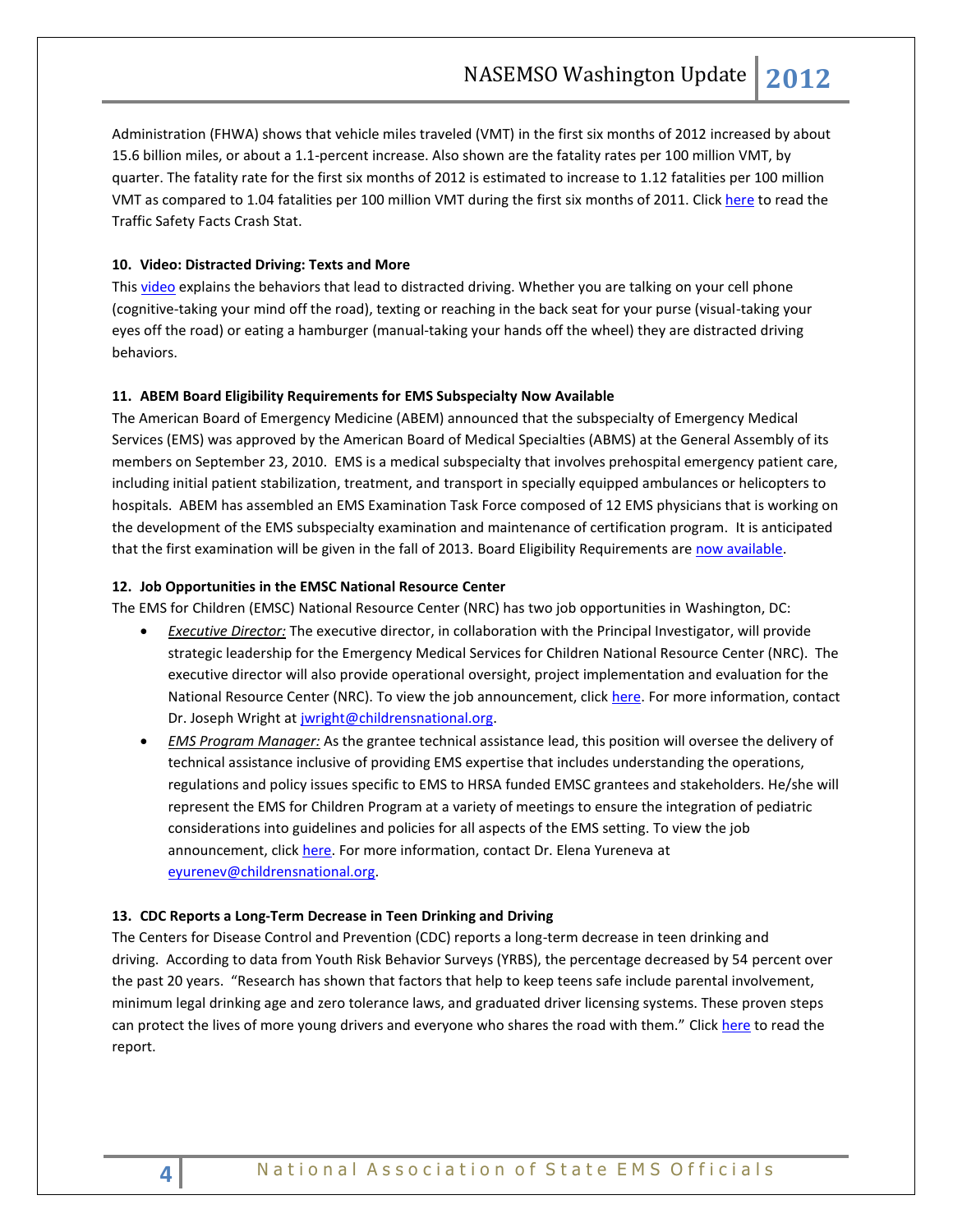#### <span id="page-4-0"></span>**14. AAA: Majority of Car Seats Still Improperly Installed**

Despite technologies aimed at simplifying car seat installation, parents are missing the mark, with nearly three out of four car seats still not properly installed. AAA's recent survey of Child Passenger Safety Technicians shows there's widespread misuse of the LATCH system. The details are spelled out in the attached news release, including specifics on how few of the vehicle manufacturers are making available the option of the LATCH system for rear center seat positions, generally regarded as the safest place in a car for children. Also troubling is that parents are using all types of everyday items, from bungee cords and plywood to zip ties and shoe laces to secure car seats. The AAA release includes resources to help parents understand how to safely install child safety seats. For more [information…](http://newsroom.aaa.com/tag/aaa-safe-seats-4-kids/)

#### <span id="page-4-2"></span><span id="page-4-1"></span>**15. HHS Launches Digital Strategy Website**

HHS has launched a [Digital Strategy](http://www.hhs.gov/digitalstrategy/) website, to enable people to access government health information from any device. Part of the strategy is consolidated topic pages, such a[s www.flu.gov,](http://www.flu.gov/) [www.foodsafety.gov,](http://www.foodsafety.gov/) and [www.vaccines.gov.](http://www.vaccines.gov/) The website is also growing its availability of HHS data [collections](http://www.hhs.gov/digitalstrategy/open-data/index.html) an[d mobile apps](http://www.hhs.gov/digitalstrategy/mobile/index.html) for consumers (such a[s Field Triage](http://www.cdc.gov/fieldtriage/mobile.html) and [FluView\)](http://www.cdc.gov/flu/apps/fluview-mobile-app.html).

#### <span id="page-4-3"></span>**16. Dot.gov Website Has Changed**

The Department of Transportation (DOT) has redesigned the DOT gateway from the bottom up with you in mind, and we hope you [enjoy the redesigned site.](http://www.dot.gov/) The new dot gov has 3 main goals:

- To help you find what you need as easily as possible
- To make the most popular resources more accessible
- To arrange our resources in line with how *you* think about transportation

DOT serves the American people, and the new page acknowledges that mission with a strengthened emphasis on customer service. Their team used direct public feedback and usability testing to build a site designed around what *you* want to do when you visit our page.

# <span id="page-4-4"></span>**17. AHRQ Releases Guides for Improving Patient Safety Systems for Patients With Limited English Proficiency**

Research suggests that adverse events affect patients with limited English proficiency (LEP) more frequently, are often caused by communication problems, and are more likely to result in serious harm compared to those that affect English-speaking patients. Th[e TeamSTEPPS Limited English Proficiency](http://www.ahrq.gov/teamsteppstools/lep/) module is designed to help you develop and deploy a customized plan to train your staff in teamwork skills and lead a medical teamwork improvement initiative in your organization from initial concept development through to sustainment of positive changes. This evidence-based module will provide insight into the core concepts of teamwork as they are applied to your work with patients who have difficulty communicating in English. Comprehensive curricula and instructional guides include short case studies and videos illustrating teamwork opportunities and successes. Also select *[Improving Patient Safety Systems for Patients With Limited English Proficiency: A Guide for Hospitals](http://www.ahrq.gov/populations/lepguide/index.html)*, which may help you and your organization prepare for the TeamSTEPPS Limited English Proficiency module. This guide focuses on how to better identify, report, monitor, and prevent medical errors in patients with LEP.

# <span id="page-4-5"></span>**18. CDC Responds to Multistate Fungal Meningitis Outbreak**

The Centers for Disease Control and Prevention (CDC) with state and local health departments and the Food and Drug Administration (FDA) are investigating a multistate meningitis outbreak of fungal infections among patients who have received a steroid injection of a potentially contaminated product into the spinal area. Several patients suffered strokes that are believed to have resulted from their infection. The investigation also includes fungal infections associated with injections in a peripheral joint space, such as a knee, shoulder or ankle. CDC and public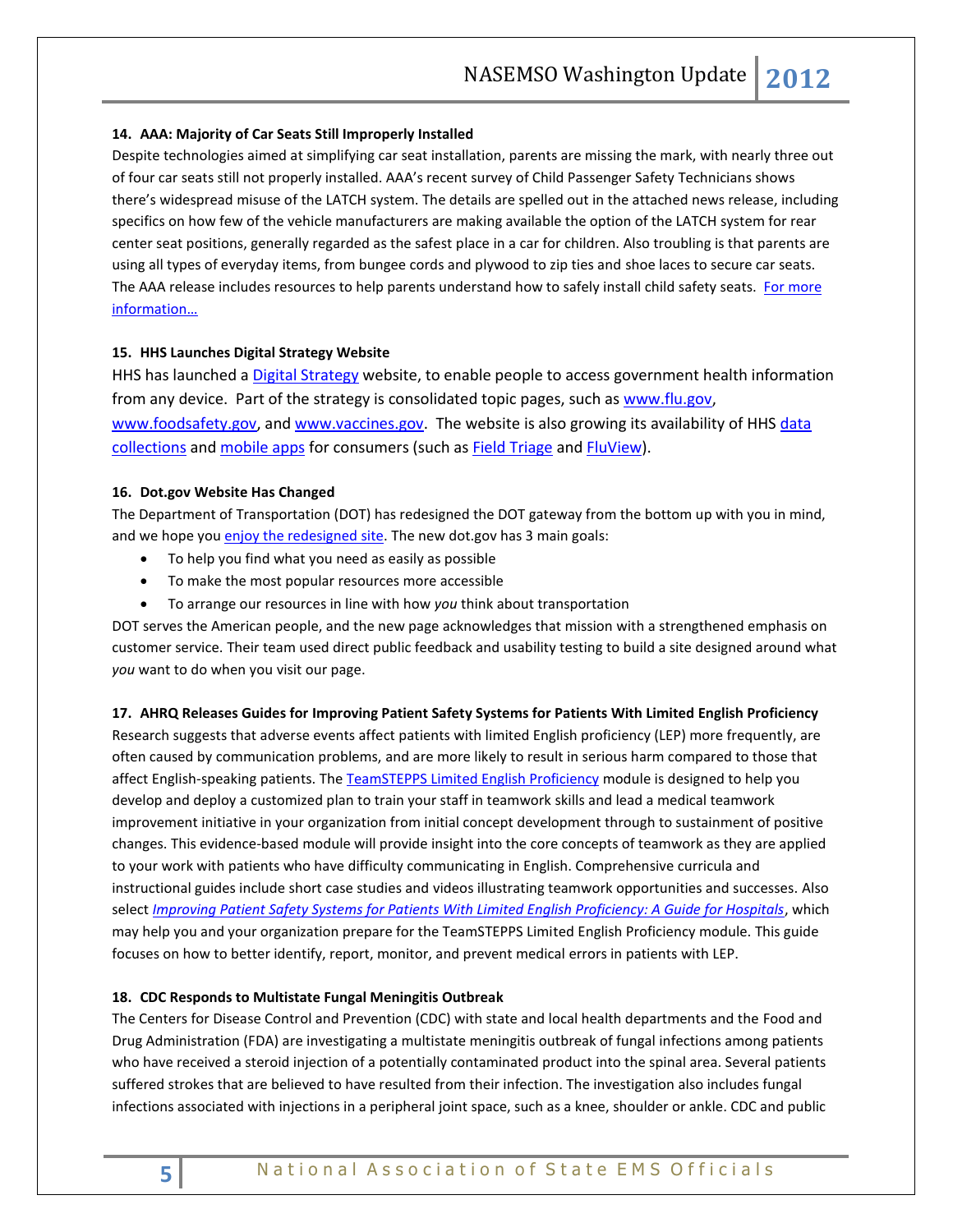health officials are referring any patients who have symptoms that suggest possible meningitis or a possible peripheral joint infection to their physicians who can evaluate them further. Those patients injected in peripheral joints only are not believed to be at risk for fungal meningitis but could be at risk for joint infection. Click [here](http://www.cdc.gov/HAI/outbreaks/currentsituation/) for a current update of the situation.

# <span id="page-5-0"></span>**19. [FDA Should Better Tackle Cybersecurity Risks in Medical Devices, Says GAO](http://links.mkt1985.com/ctt?kn=77&ms=NDM3NzkyOQS2&r=MzM2MTQxNTk1MzES1&b=0&j=MTMxNTMzNTA3S0&mt=1&rt=0)**

The Food and Drug Administration (FDA) needs to do a better job of considering cybersecurity risks in medical devices, warns the Government Accountability Office (GAO). In a [report](http://www.gao.gov/assets/650/647767.pdf) dated Aug. 31 that wasn't posted online until Sept. 27, GAO auditors note that active medical devices, such as defibrillators and insulin pumps, are more reliant on software and wireless capabilities as they've become more complex over the years. Although to date there's been no documented information security incident involving exploitation of a medical device vulnerability, there have been lab demonstrations of them. But during premarket approval for two devices with known vulnerabilities, the FDA didn't evaluate some security risks arising from areas such as patch management, auditors say. [For more information…](http://www.fiercegovernmentit.com/story/fda-should-better-tackle-cybersecurity-risks-medical-devices-says-gao/2012-10-04)

# <span id="page-5-2"></span><span id="page-5-1"></span>**20. NAEMSE Adds Additional EMS Educator and Level III Instructor Courses to Schedule**

The National Association of EMS Educators (NAEMSE) has added additional EMS Educator and Level III Instructor Courses to their schedule. Check out th[e calendar](#page-6-3) for additional dates.

- The EMS Educator Course represents the didactic component and practical application of the beginning education process to become an EMS instructor. The content of this course aligns the NAEMSE developed modules with the curriculum objectives of the 2002 National Guidelines, and has been designed to provide a basic introduction of concepts for the beginning EMS educator. Click [here](http://www.naemse.org/instructor-course/) for more information.
- The Level II Instructor Course is representative of the 2002 National Guidelines for EMS Educators and will provide educators and program directors with the tools and information needed to further build their leadership skills and better evaluate programs, students, and faculty. This course also includes an online portion that will enhance the two-day in-person sessions. Topics covered include: Mentoring \* Student Centered Learning \* Lesson Plans \* Program Evaluation \* Social Intelligence \* Research \* Presentation Technologies \* Leadership \* Administrative Issues. Clic[k here](http://www.naemse.org/instructorcourse2/) for more information.

#### <span id="page-5-3"></span>**21. Core Principles & Values of Effective Team-Based Health Care**

This Discussion Paper, "Core Principles & Values of Effective Team-Based Health Care," presents basic principles and personal values that characterize interprofessional team-based care. Developed by individual participants from the IOM's Best Practices Innovation Collaborative, the authors identified key findings from health care literature, and used interviews with eleven teams located across the United States to clarify how these factors shape effective team-based care. The principles and values reviewed are intended to help guide clinicians, patients, administrators, and other stakeholders in health care seeking high-value team-based care that focuses on the goals and priorities of patients and their families. In its conclusion, the discussion paper outlines four themes to guide the growth of team-based health care delivery. [For more information…](http://www.iom.edu/Global/Perspectives/2012/TeamBasedCare.aspx)

#### <span id="page-5-5"></span><span id="page-5-4"></span>**22. Sudden Unexpected Infant Death: Differentiating Natural From Abusive Causes in the ED**

Sudden unexpected infant deaths (SUIDs) are deaths in infants younger than 12 months that occur suddenly, unexpectedly, and without obvious cause in the emergency department (ED). Sudden infant death syndrome, the leading cause of SUID in the United States, is much more common, but fatal child abuse and neglect have been sometimes mistaken for sudden infant death syndrome. The distinction between these 2 entities can only be made after a thorough investigation of the scene, interview of caregivers, and a complete forensic autopsy. Development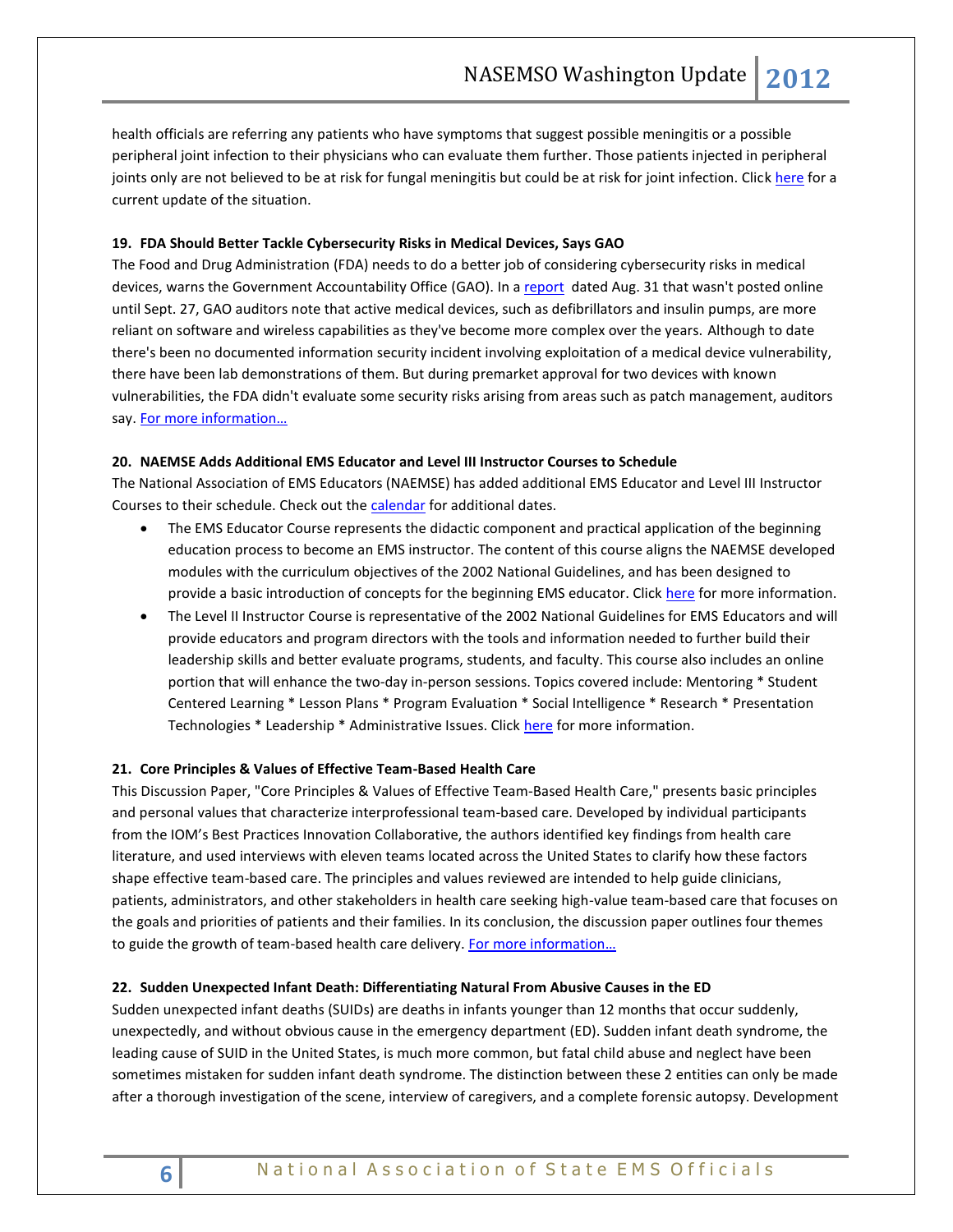of ED guidelines for the reporting and evaluation of SUID, in collaboration with the local medical examiner and child death review teams, will enable ED practitioners to collect important information in a compassionate manner that will be valuable to the investigating personnel. For more information...

# <span id="page-6-0"></span>**23. Preventable Childhood Injuries**

*Journal of Pediatric Orthopedics* published [a literature review](http://www.ncbi.nlm.nih.gov/pubmed/22955541/) on four activities commonly associated with preventable injuries in children - use of trampolines and moon bouncers, skateboards, all-terrain vehicles, and lawnmowers - in order to promote patient education and safety. The study addresses topics such as age, gender, situation, and season in which injuries are more likely to occur. Mechanisms and types of injuries are also discussed, as well as the strategies to-date to decrease the rate of injuries. Finally, the study provides safety recommendations for use of a given device.

#### <span id="page-6-1"></span>**24. Sports-Related Concussions**

A [study](http://www.ncbi.nlm.nih.gov/pubmed/22940896) published in *Pediatric Emergency Care* aimed to provide healthcare providers with the most recent knowledge regarding sports-related concussions among youth. The study explored the following concussionrelated topics: history, biomechanics/pathophysiology, latest definition, signs and symptoms, management, associated neuroimaging, second-impact syndrome, and post-concussive syndrome. Concussions are common in the United States, and knowledge about what it is and how to manage it is expanding. In particular, this study emphasizes that signs and symptoms of a concussion may be subtle. Additionally, the decision for the patient to safely return to play or RTP should be a slow and dynamic process that involves the patient's individualized progress, medical history, and age.

#### **UPCOMING EVENTS**

# **\*\*\*STATEWIDE EMS CONFERENCES\*\*\***

<span id="page-6-2"></span>New York State EMS Conference-Vital Signs. October 18-21, 2012. Syracuse, NY. [For more information…](http://www.vitalsignsconference.com/)

18<sup>th</sup> Annual Pocono EMS Conference. October 18-21, 2012. Inn at Pocono Manor, Pocono Manor, PA. For more [information…](http://www.poconoemsconference.com/)

New Jersey Statewide Conference on EMS. November 1 -4, 2012. Sheraton, Atlantic City, NJ[. For more](http://www.njemsconference.com/)  [information…](http://www.njemsconference.com/)

33<sup>rd</sup> Annual Virginia EMS Symposium. November 7-11, 2012. Norfolk Waterside Marriott, Norfolk, Virginia. Register online to save time and money, check out our course catalog, which offers more than 250 courses, learn how to become a sponsor, review our call for presentations and additional event info! For more information...

27<sup>th</sup> Annual Texas EMS Conference. November 9-14, 2012. Austin Convention Center, Austin, Texas. For more [information…](http://www.texasemsconference.com/).

# **\*\*\*National Conferences and Special Meetings\*\*\***

<span id="page-6-3"></span>NOSORH Annual Meeting. October 16-18, 2012. Madison, Wisconsin. [For more information…](http://www.nosorh.org/news/events.php)

\*NAEMSE EMS Instructor Course. October 19-21, 2012. Parkland College, IL. For more information...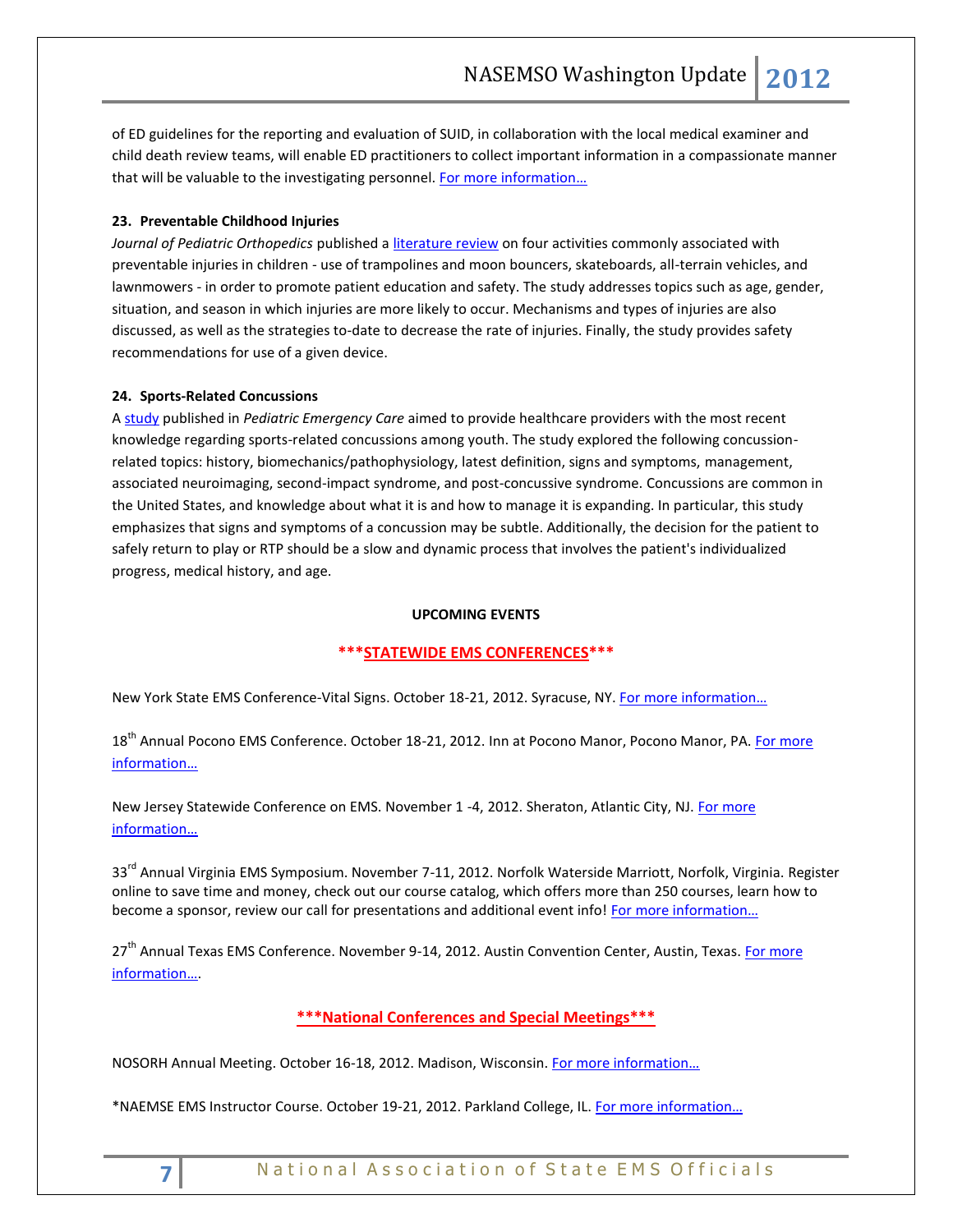The AAP National Conference & Exhibition (AAP Experience). October 20-23, 2012. Ernest N. Morial Convention Center, New Orleans. No matter your role in medicine, you belong at the world's largest pediatric conference. For [more information…](http://www.aapexperience.org/)

Air Medical Transport Conference. October 22-24, 2012. Seattle, WA. For more information...

15th Annual Trauma Center Association of America Trauma Conference and Annual Meeting. October 23-26, 2012. The Mills House, Charleston, SC. For more information...

2012 International Association of Emergency Medical Services Chiefs (IAEMSC) Annual EMS Leadership Summit. October 26-29, 2012. Capital Hilton, Washington, DC. For more information...

APHA 140th Annual Meeting and Exposition. October 27-31, 2012. Moscone Convention Center West, San Francisco, CA. For more information...

3<sup>rd</sup> Annual Trauma Quality Improvement Program (TQIP) Scientific Meeting and Training. October 28–30, 2012. Sheraton Philadelphia Downtown, Philadelphia, PA. For more information...

EMSWorld Expo. October 29-November 2, 2012. Ernest N. Morial Convention Center, New Orleans, LA. [For more](http://emsworldexpo.com/)  [information…](http://emsworldexpo.com/)

1<sup>st</sup> Annual World Trauma Symposium. November 1, 2012. Ernest N. Morial Convention Center, New Orleans, LA. [For more information…](http://www.worldtraumasymposium.com/)

\*NAEMSE EMS Level II Instructor Course. November 2-3, 2012. Mineral Area College, MO[. For more](http://www.naemse.org/instructorcourse2/)  [information…](http://www.naemse.org/instructorcourse2/)

21<sup>st</sup> Annual NNAEMSA Education Conference. November 5-9, 2012. Golden Nugget, Las Vegas, NV. For more [information…](http://www.nnaemsa.org/)

30<sup>th</sup> Annual International Trauma Conference. November 8-11, 2012. Hilton at the Walt Disney World Resort, FL. [For more information…](http://www.itrauma.org/conference/)

\*NAEMSE EMS Instructor Course. November 9-12, 2012. Texas EMS Conference. [For more information…](http://www.naemse.org/instructor-course/)

National Rural Health Day. November 15, 2012. Click [here](http://celebratepowerofrural.org/) to help with your planning!

See more EMS Events on NASEMSO's web site at<http://www.nasemso.org/Resources/Calendar/index.asp>

# **NASEMSO Staff Contacts**

Elizabeth B. Armstrong, CAE, MAM / Executive VP (703) 538-1799 ext. 8 [armstrong@nasemso.org](mailto:armstrong@nasemso.org)

Dia Gainor/Executive Director (703) 538-1799 ext. 7